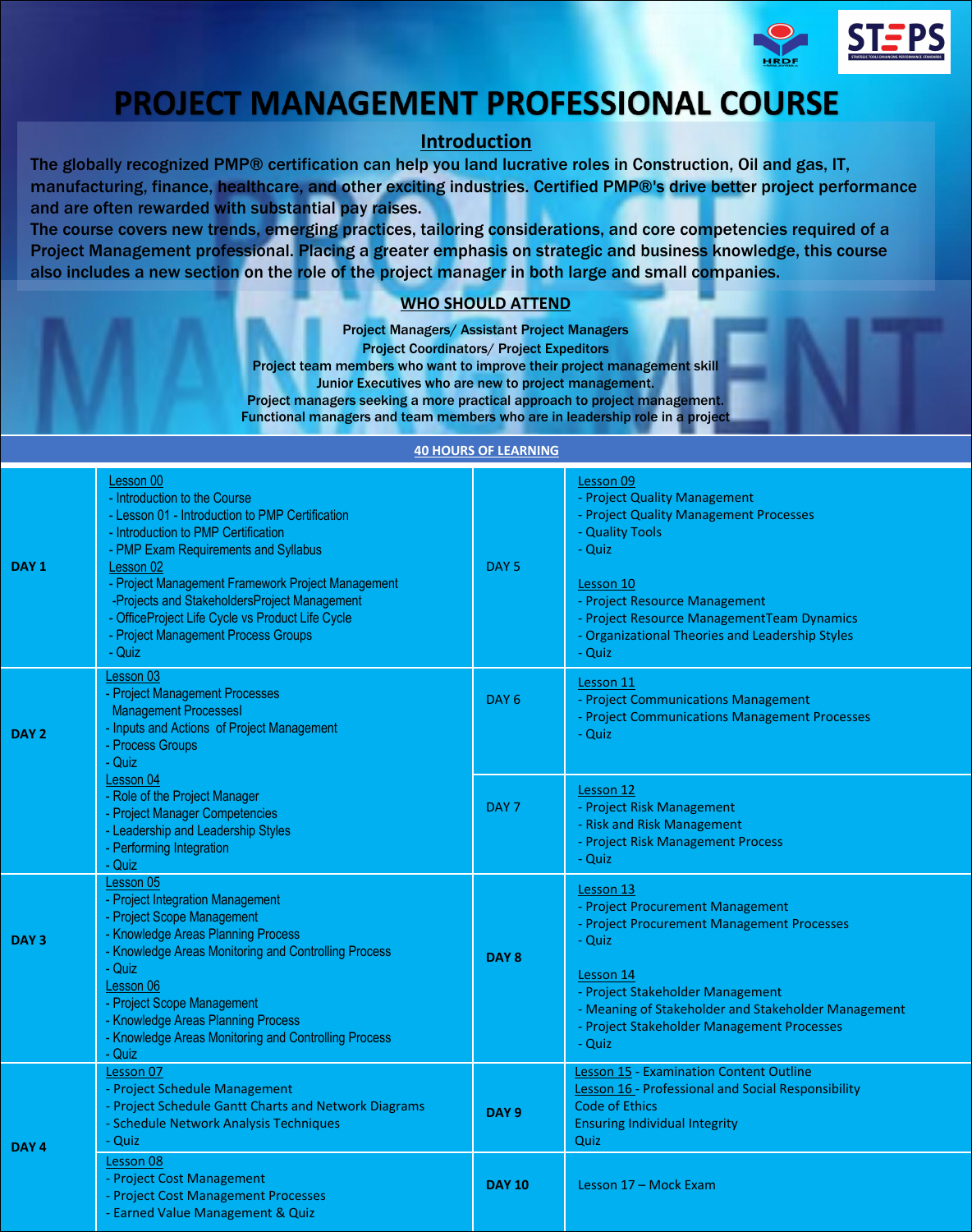# **Project Managment**



| <b>DATE</b>           | November 2020 (date to be confirmed)                                     |
|-----------------------|--------------------------------------------------------------------------|
| <b>NO OF DAYS</b>     | 10 Days (4 hours class per day)                                          |
| <b>FEE</b>            | RM5,600.00 per participant (excluding Exam Fee)                          |
| <b>VENUE</b>          | e.City Hotel @ One City Skypark, Subang Jaya, Selangor.                  |
| <b>COURSE PACKAGE</b> | Training Material, Teabreak and HRDF Claimable                           |
| <b>ENQUIRY</b>        | MR. RAME S GOPAL * 012-312 2878 /MS ROZAIDA * 03-8081 1868, 012-472 2878 |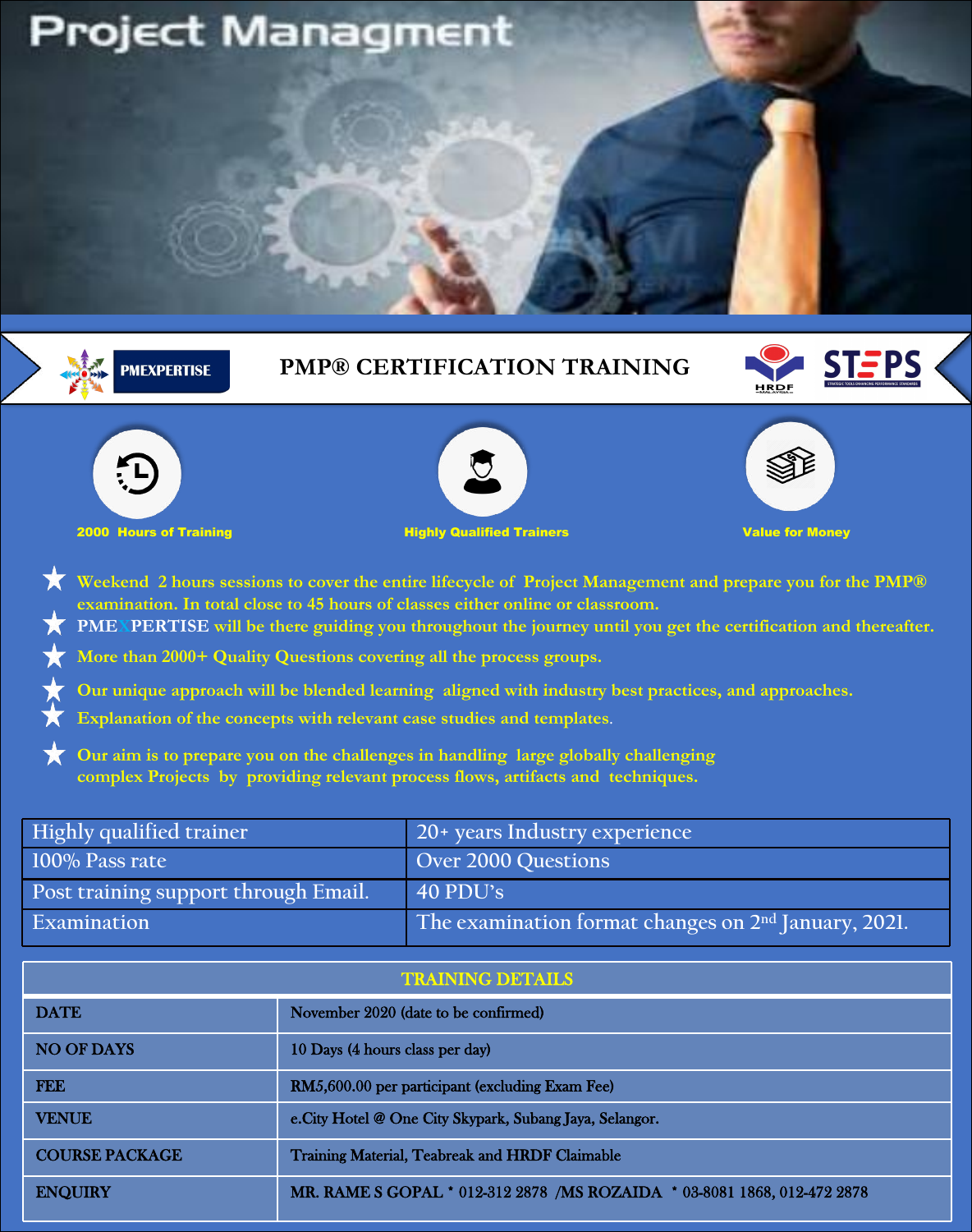

## **About Our Company**

We specialize in Training and Human Capital Development, for both management and technical skills. In addition to the extensive industrial experience in human resources management, we have a pool of experts in our faculty specializing in specific areas that serve organizations of numerous industries. Member of HRDF

#### **STEPS : Strategic Tools Enhancing Performances Standards**

- S Strategic using specific SMART tools
- T Translate this SMART Tools using analytical score card.
- E Esablish measurable base line metrics .
- 
- P Performances effective implementation and rewards .<br>S Strive towards perfection Process of continues mprovements .



## **The Trainer - Mr. Madhusudhana Rao.**

Professional **Scrum Master I** 

Strategic Portfolio/Program Manager with over eighteen years of experience and expertise in Managing Strategic programs, test and evaluatioupon, and systems integration programs valued up to \$25 million. Proven record of managing program life **cycle from system design through integration, test planning, and verification via requirements-based execution, quantitative** risk management, and formal change management techniques. Exceptional ability to lead cross-functional teams in order to identify program capabilities, assess resources, and collaborate with personnel ensuring component projects are delivered on time and within scope of budget. Independent Trainer providing class room training and agile coach. He is a Certified Prince 2 **Practitioner and HRDF TTT Certified.**

#### **Education Background :**

AMIE/Institution of Engineer's (India), Calcutta/ India (1994) Electronics and Communication Associate Member of Institution of Engineers (India) Microcode Consultants, Chennai/India (1996) Post Graduate Diploma in Computer Hardware Computer Hardware Troubleshooting Brilliants Computer & Bitech, Chennai / India (1996) Diploma in Business Computing and Oracle Annamalai University, Chennai/India (1996) PGDBA- Post Graduate Diploma in Business Administration Project Management Professional – PMP (2011) ITIL Foundation OGC ( 2013) Program Management Professional – PgMP (2105) Portfolio Management Professional – PfMP ( 2016) Agile Coach (2017)

### **Membership**

Technology Specialist

Member of the Aeronautical Society (India), 1994 Associate Member of Institution of Engineers ( India), Institution of Engineers, 1995 Member of Project Management Institute, PMI,

#### **Microsoft Certifications**

Microsoft Certified Professional - DEV & IMPLEMENT WEB APPS W/MS VS BASIC.NET &MS VS - Designing and Implementing Databases with Microsoft® SQL Server™ 2000 Enterprise Edition Certificate of Attendance for training attended in MEPS. 2007 FPX ( FINANCIAL PAYMENT EXCHANGE) PLUGIN TRAINING Certificate of Completion of Primavera Basic Course **Microsoft** ERTIFIED

Microsoft Windows SharePoint Services 3.0, Application Development